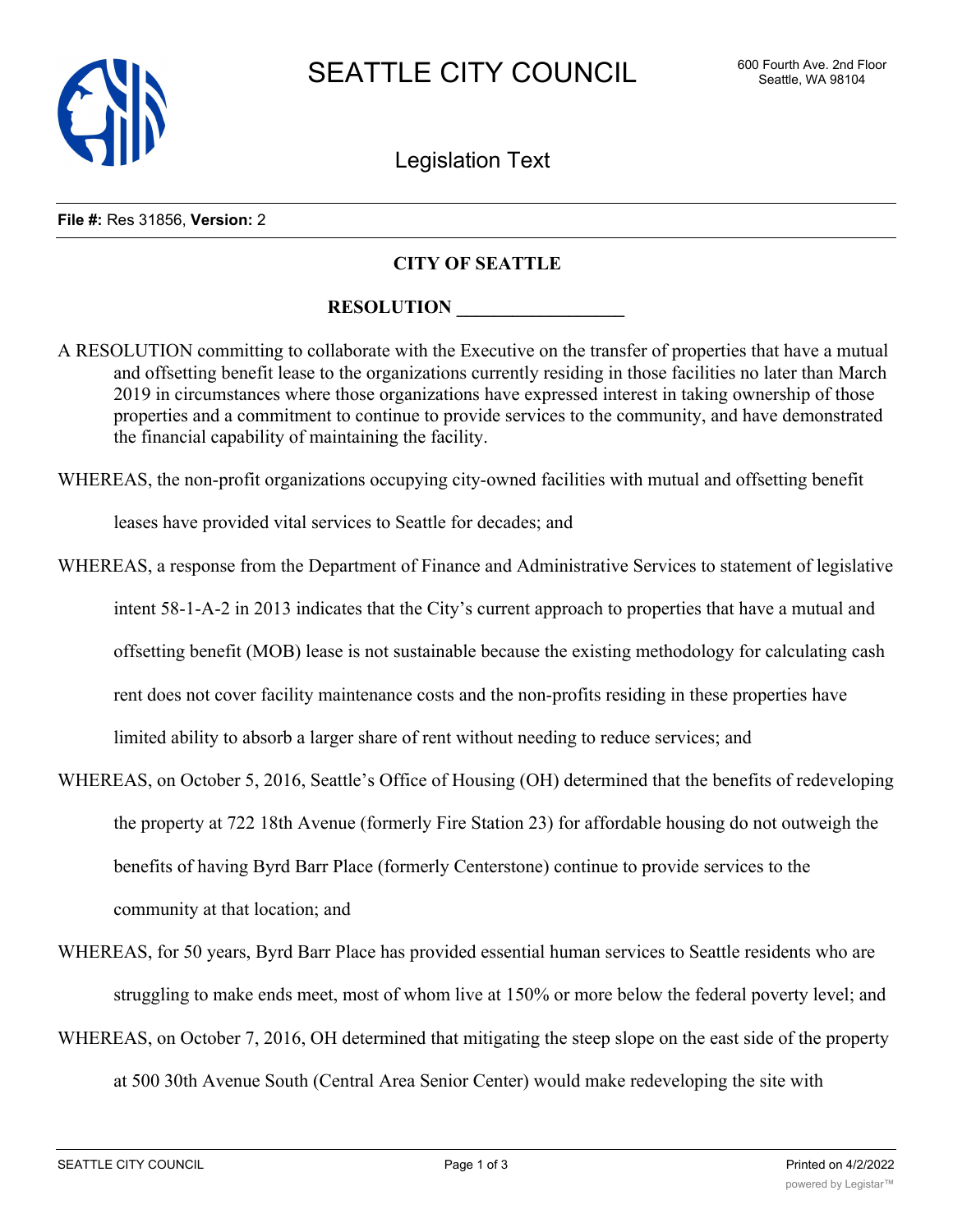affordable housing financially unfeasible and the benefits of having Central Area Senior Center (CASC) continue to serve African-American seniors in the community far outweigh the benefits of redeveloping the site for affordable housing; and

- WHEREAS, the Central Area Senior Center, founded in 1972, is a nonprofit volunteer-supported resource providing services to support the emotional, social, and physical well-being of older adults and their families; and
- WHEREAS, on October 9, 2015, OH determined that co-development at the Greenwood Senior Center would not offer meaningful cost savings sufficient to present a more cost-effective option for the development of affordable housing than development on other market-rate sites; and
- WHERAS, The Phinney Neighborhood Association's Greenwood Senior Center is a non-profit organization that has been serving older adults and seniors since 1978 and centers an inclusive community that provides social, physical, and educational activities focused around the needs of older adults, as well as works to fight isolation, build camaraderie, and enrich each other's lives; and
- WHEREAS, on July 15, 2015, Byrd Barr Place received a grant from the Washington Department of Commerce for \$1,455,000 to renovate the building it occupies under the condition that it owns or holds a long-term lease for a minimum of ten years for the property; and
- WHEREAS, if Byrd Barr Place does not obtain ownership or a long-term lease by June 2019 they will lose the \$1,455,000 grant from the Washington Department of Commerce; and
- WHEREAS, a report prepared by Soul Light and submitted to the Department of Finance and Administrative Services on September 13, 2017 determined that Byrd Barr Place and the Central Area Senior Center meet all documented criteria for receiving the property in which they currently reside and City departments believe these organizations have the capability of managing these properties after their transfer for continued community services; NOW, THEREFORE,

## **BE IT RESOLVED BY THE CITY COUNCIL OF THE CITY OF SEATTLE, THAT:**